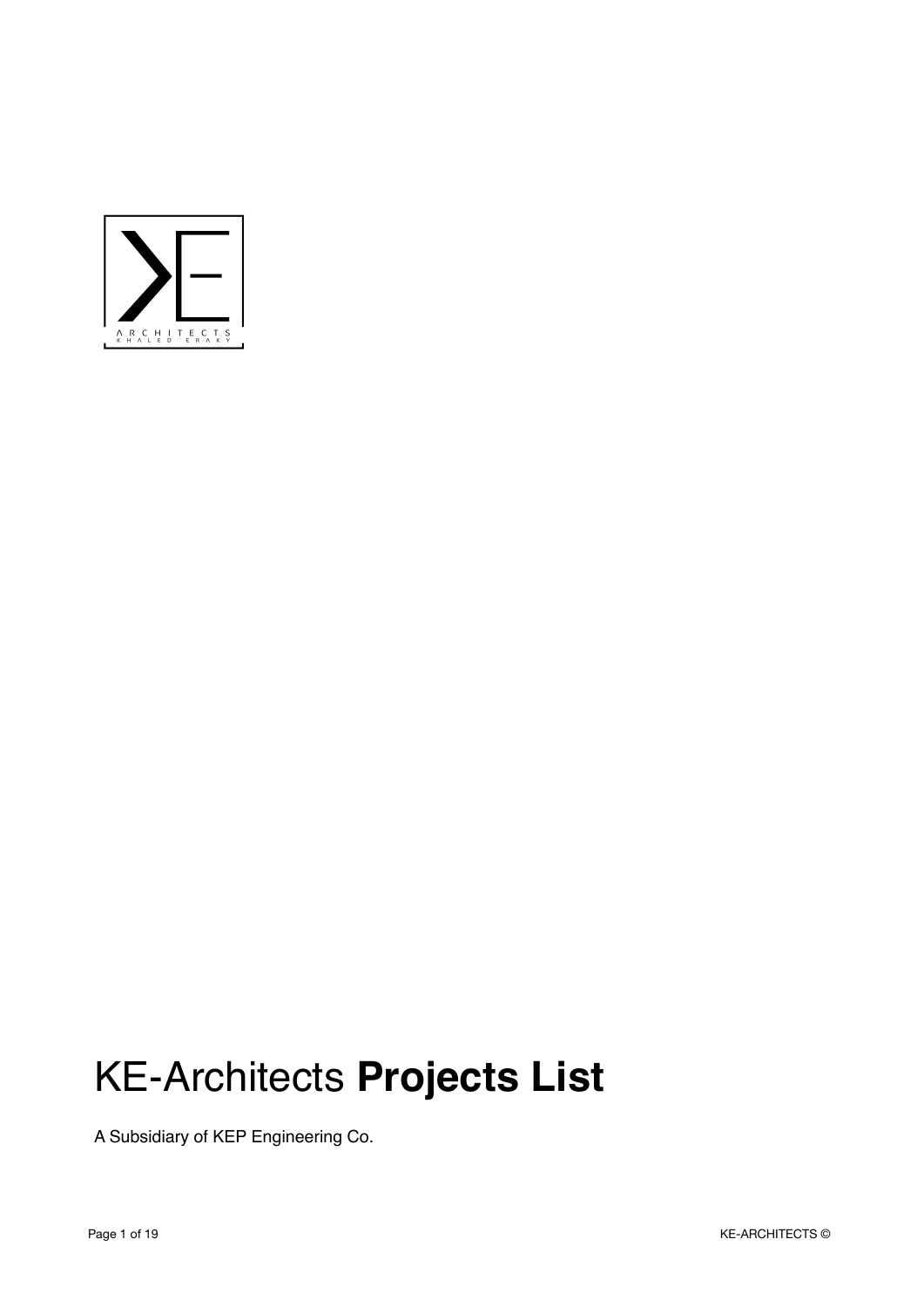| <b>Client</b>                       | <b>Project &amp; Location</b>                                         | <b>Scope</b>                      |
|-------------------------------------|-----------------------------------------------------------------------|-----------------------------------|
| <b>Khaled Eraky</b>                 | 106 Town Center, Banks                                                | Architecture / Interior           |
| Developments                        | Sector, New Cairo                                                     | Design                            |
| <b>Khaled Eraky</b>                 | Lotus 34 Residential                                                  | Architecture / Interior           |
| Developments                        | <b>Building, New Cairo</b>                                            | Design                            |
| <b>Khaled Eraky</b>                 | East 28 Residential                                                   | Architecture / Interior           |
| Developments                        | <b>Building, New Cairo</b>                                            | Design                            |
| <b>Khaled Eraky</b>                 | South 289 Residential                                                 | Architecture / Interior           |
| Developments                        | <b>Building, New Cairo</b>                                            | Design                            |
| <b>Khaled Eraky</b><br>Developments | <b>Dwells Residential Mini-</b><br>Compound, New<br><b>Heliopolis</b> | Architecture / Interior<br>Design |
| <b>Khaled Eraky</b>                 | <b>Contemporary Architect</b>                                         | Architecture / Interior           |
| Developments                        | House 9                                                               | Design                            |
| <b>Khaled Eraky</b>                 | Masjed Al Reda, Mosque,                                               | Architecture / Interior           |
| Developments                        | <b>New Cairo</b>                                                      | Design                            |
| <b>Khaled Eraky</b><br>Developments | Parameter Making Hub,<br><b>Industrial Zone, New</b><br>Cairo         | Architecture / Interior<br>Design |
| <b>Khaled Eraky</b>                 | <b>KE-Architects Office</b>                                           | Architecture / Interior           |
| Developments                        | Space, New Cairo                                                      | Design                            |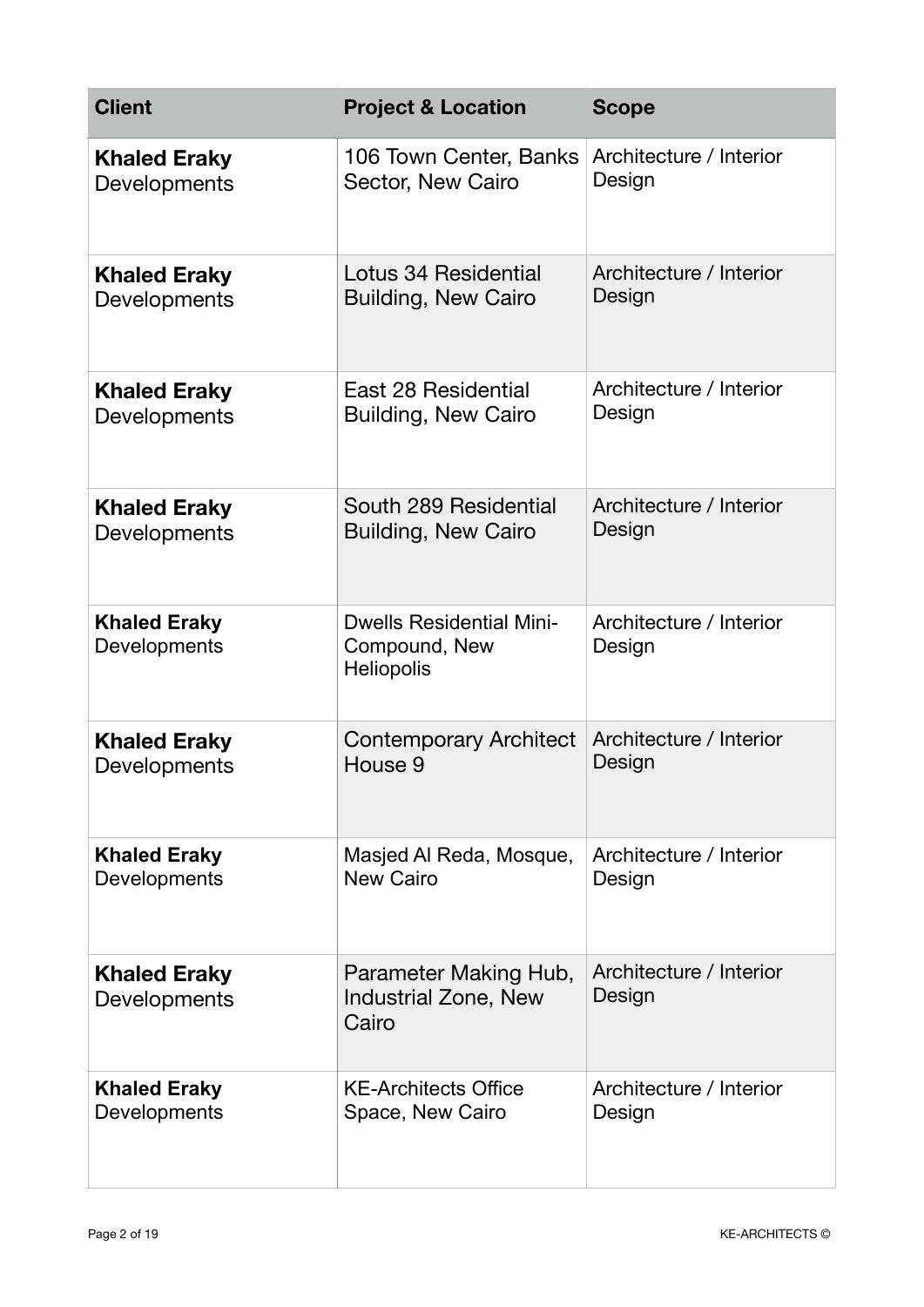| <b>Client</b>                       | <b>Project &amp; Location</b>                                                   | <b>Scope</b>                        |
|-------------------------------------|---------------------------------------------------------------------------------|-------------------------------------|
| <b>Khaled Eraky</b><br>Developments | NG Houses at Fifth<br><b>Settlement &amp; Sodic</b><br><b>Eastown Residence</b> | Interior Design / Fine<br>Finishing |
| Ital Group International            | Ital Hotel, Alexandria                                                          | <b>Architecture Rennovation</b>     |
| <b>Ital Group International</b>     | Dessert Rose Hotel and<br>Resort, Hurghada                                      | Architecture / Interior<br>Design   |
| Samar El Saady /                    | <b>Company Headquarters</b>                                                     | Interior Design / Fine              |
| Penta Pharma HQ                     | Office, Heliopolis, Cairo                                                       | Finishing                           |
| Samar El Saady                      | Emaar Mivida, New                                                               | Interior Design / Fine              |
| <b>Residential House</b>            | Cairo                                                                           | Finishing                           |
| <b>Ashraf Youssef</b>               | Arabella Plaza Mall, New                                                        | Architecture / Interior             |
| <b>Office Space</b>                 | Cairo                                                                           | Design                              |
| Sham El Zahaby                      | Sodic Eastown                                                                   | Interior Design / Fine              |
| <b>Residential House</b>            | Residence                                                                       | Finishing                           |
| Emad El Hazek,                      | The Lake View                                                                   | Architecture / Re-                  |
| <b>The Lake View</b>                | Residence, New Cairo                                                            | Presentation                        |
| <b>Mansour Sahmoud</b>              | Arabella Plaza Mall,                                                            | Interior Design / Fine              |
| <b>Office Space</b>                 | <b>New Cairo</b>                                                                | Finishing                           |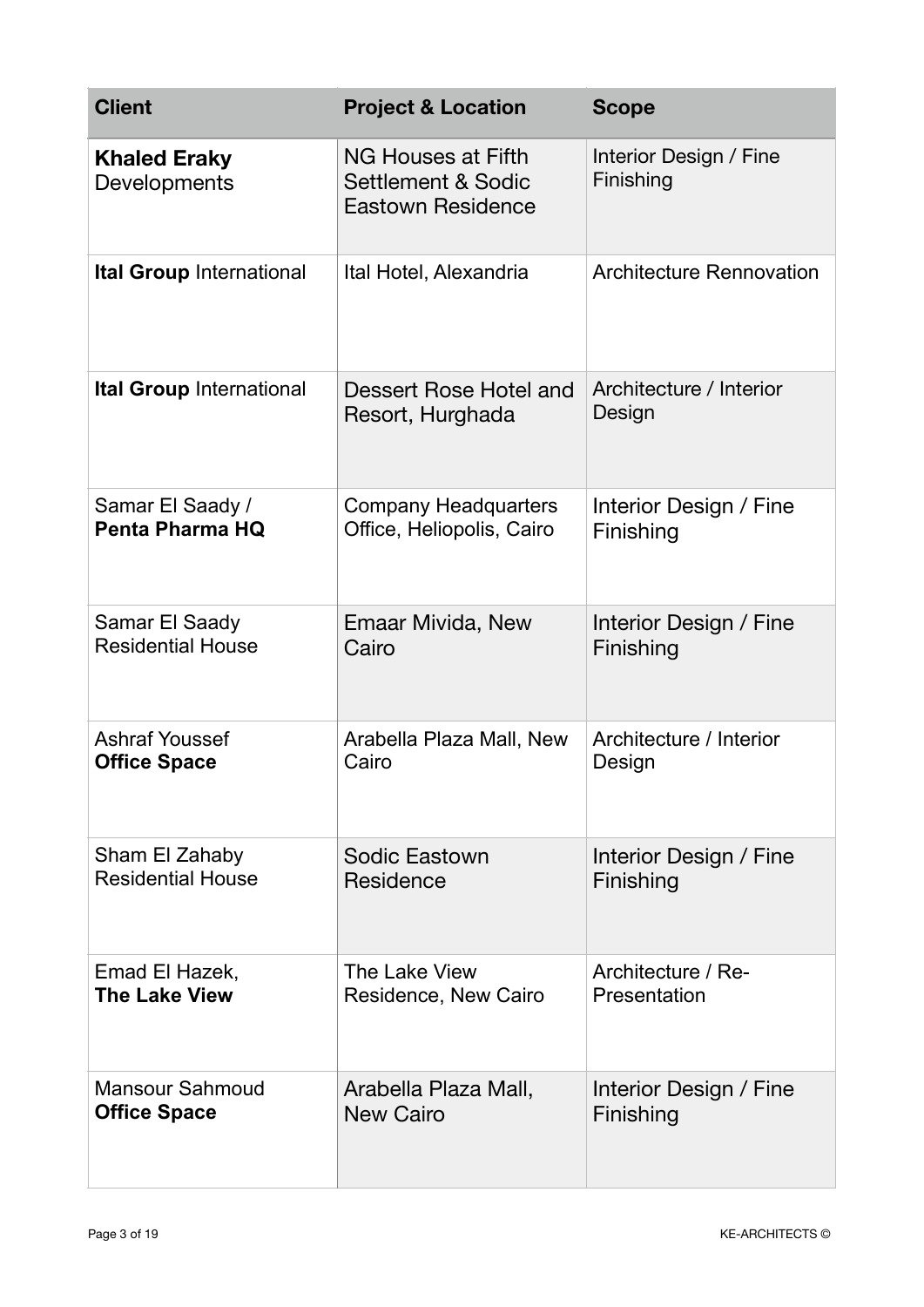| <b>Client</b>                                  | <b>Project &amp; Location</b>                                         | <b>Scope</b>                        |
|------------------------------------------------|-----------------------------------------------------------------------|-------------------------------------|
| Ahmed Matar /                                  | <b>Alpha-Mattar Elevators</b>                                         | Corporate Identity / Brand          |
| <b>Alpha-Matar Elevators</b>                   | HQ, Mohandesin, Cairo                                                 | Activation                          |
| Ahmed Matar /<br><b>Alpha-Matar Elevators</b>  | Alpha-Mattar<br>Investments, Quoronfel,<br><b>New Cairo</b>           | Architecture / Interior<br>Design   |
| Shebl Hammam / CISE                            | Masjed A'al Shebl, South<br>Investors, New Cairo                      | Architecture / Interior<br>Design   |
| Mahmoud Hassan /                               | Dental Clinic, Heliopolis,                                            | Interior Design / Fine              |
| <b>Royal Dental Clinic</b>                     | Cairo                                                                 | Finishing                           |
| Mahmoud Hassan /<br><b>Royal Dental Clinic</b> | Dental Clinic, HCC<br><b>Medical Building, North</b><br>90, New Cairo | Interior Design / Fine<br>Finishing |
| Mona Saied Nasef /                             | 106 Banks Sector, New                                                 | Interior Design / Fine              |
| <b>Tabali Oriental Bistro</b>                  | Cairo                                                                 | Finishing                           |
| Ihab El Khawaga /                              | CMC Company,                                                          | Corporate Identity / Brand          |
| <b>Speed Queen Laundry</b>                     | Heliopolis, Cairo                                                     | Activation                          |
| Ihab El Khawaga /                              | <b>CMC Company, New</b>                                               | Interior Design / Fine              |
| <b>Speed Queen Laundry</b>                     | Cairo                                                                 | Finishing                           |
| Ihab El Khawaga /                              | Village Gardens                                                       | Interior Design / Fine              |
| <b>Speed Queen Laundry</b>                     | Kattameya, Palm Hills                                                 | Finishing                           |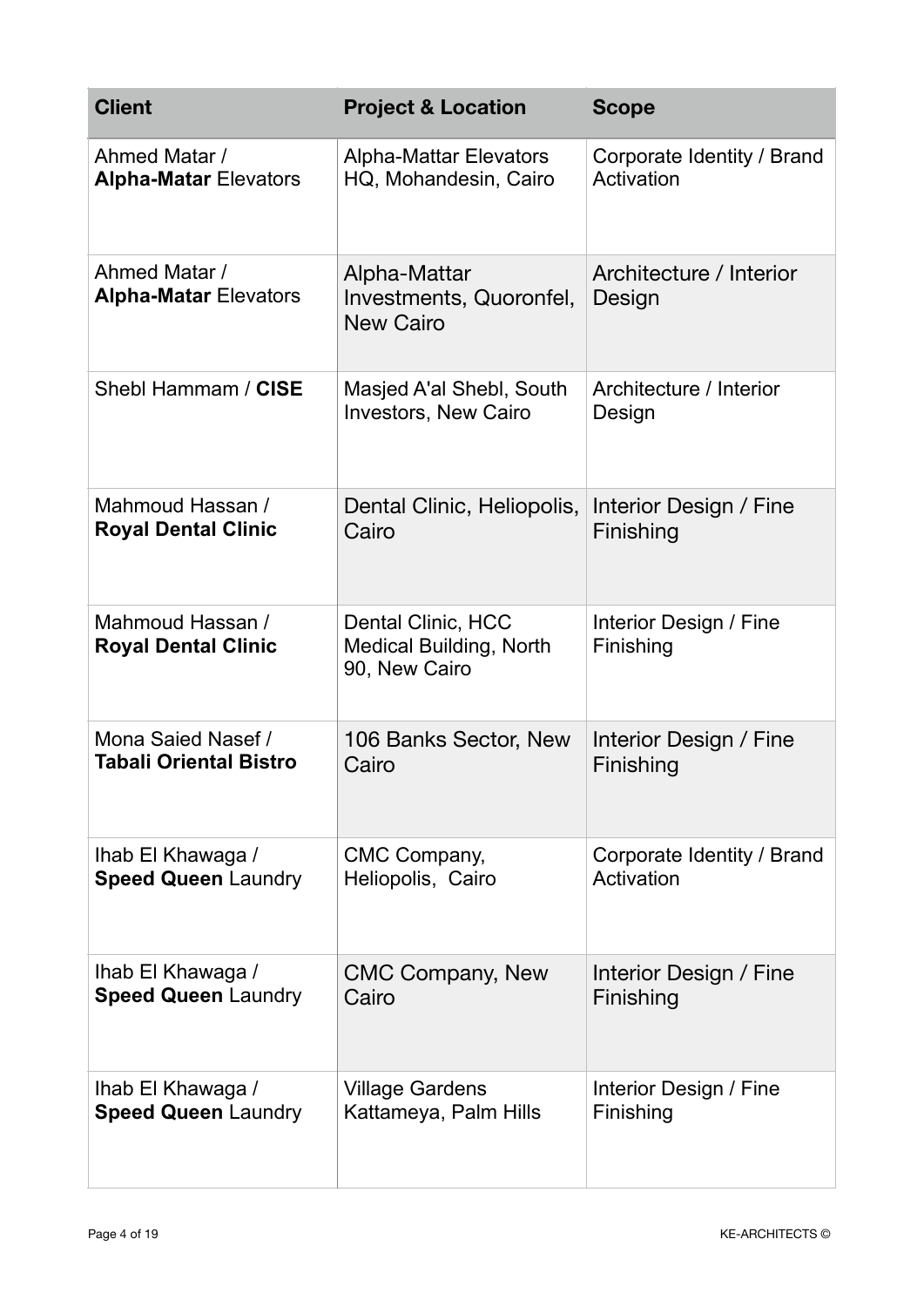| <b>Client</b>                                | <b>Project &amp; Location</b>                                             | <b>Scope</b>                                     |
|----------------------------------------------|---------------------------------------------------------------------------|--------------------------------------------------|
| Gehad Khattab /<br><b>Air Zone / Blendys</b> | Air Zone Catering &<br><b>Blendys Retail, Point</b><br>90, New Cairo      | Interior Design / Fine<br>Finishing              |
| <b>Talaat El Sergani</b><br>Jewellery Store  | Maged Al Futtaim Retail,<br><b>Almaza City Center</b>                     | Interior Design / Fine<br>Finishing              |
| Osama Wahba /<br>Mr Tailor / 5asec           | Maged Al Futtaim<br>Retail, Mall of Egypt                                 | Interior Design / Fine<br>Finishing              |
| Osama Wahba /<br>Mr Tailor / 5asec           | Nasr City, Retail, Cairo                                                  | Interior Design / Fine<br>Finishing              |
| Osama Wahba /<br>Mr Tailor / 5asec           | Baghdad St, Al Korba,<br><b>Heliopolis</b>                                | <b>Facade Heritage</b><br><b>Preservation</b>    |
| <b>Cafe Supreme Franchise</b>                | Point 90 Mall, New Cairo                                                  | Interior ReDesign /<br><b>Branding Additions</b> |
| Essam El Kahky /<br><b>B.Crystal Bohemia</b> | 10th of Ramadan<br><b>Industrial Zone, Retail</b><br><b>Store Concept</b> | Interior Design / Fine<br>Finishing              |
| <b>Hesham AI Nasharty</b>                    | Bellagio Compound, New<br>Cairo                                           | <b>Interior Design</b>                           |
| Eyad Moustafa Amar                           | Sodic Villette Residence Interior Design                                  |                                                  |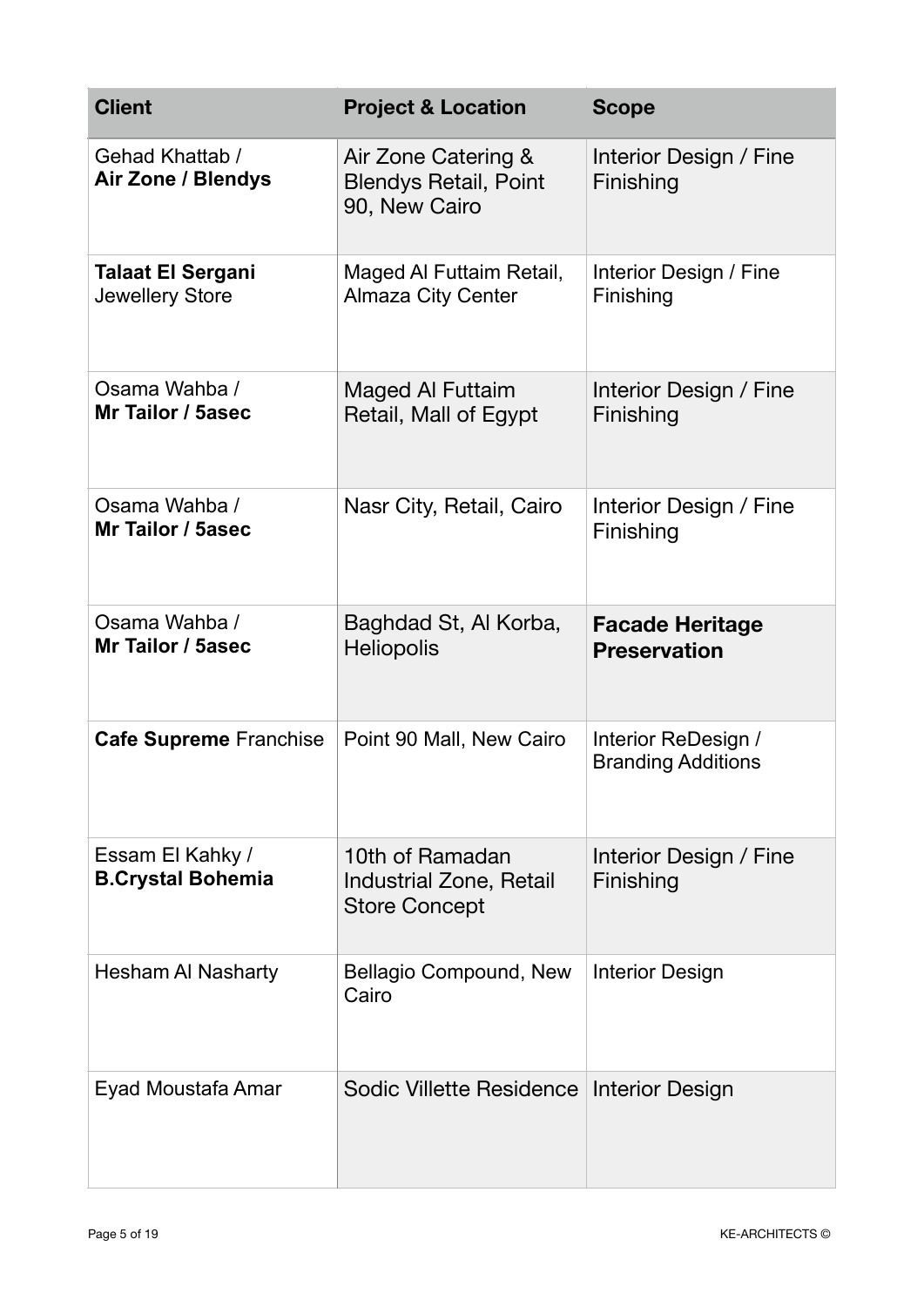| <b>Client</b>              | <b>Project &amp; Location</b>         | <b>Scope</b>           |
|----------------------------|---------------------------------------|------------------------|
| Labib Mohamed              | <b>Fifth Settlement, New</b><br>Cairo | Architecture           |
| Amr Tawfiq                 | <b>Fifth Settlement, New</b><br>Cairo | Architecture           |
| <b>Mahmoud El Nasharty</b> | <b>Fifth Settlement, New</b><br>Cairo | Architecture           |
| Samuel Kamara              | Freetown, Sierra Leone Architecture   |                        |
| Dawid Abdulrahman          | Nairobi, Kenya                        | Architecture           |
| Mohammed El Sallamy        | Sodic Eastown<br>Residence            | <b>Interior Design</b> |
| Ayman El Sallamy           | <b>Sodic Eastown</b><br>Residence     | <b>Interior Design</b> |
| <b>Rehab Lotfy</b>         | <b>Sodic Eastown</b><br>Residence     | <b>Interior Design</b> |
| <b>Mahmoud El Sayed</b>    | Sodic Eastown<br>Residence            | <b>Interior Design</b> |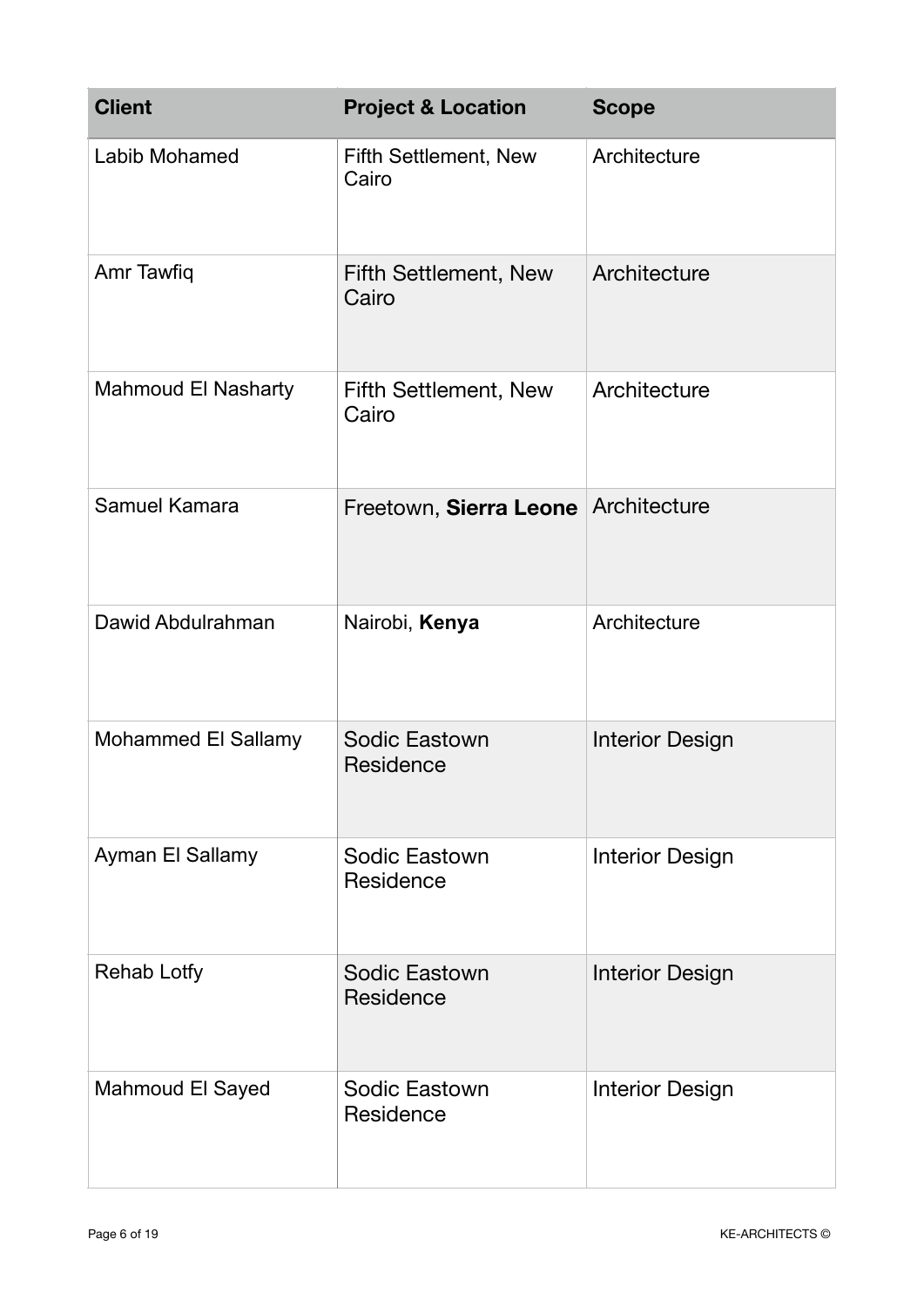| <b>Client</b>                          | <b>Project &amp; Location</b>                     | <b>Scope</b>           |
|----------------------------------------|---------------------------------------------------|------------------------|
| Moustafa Salama                        | Mountain View Hyde Park                           | <b>Interior Design</b> |
| Maged El Eraky                         | Sodic Eastown<br>Residence                        | <b>Interior Design</b> |
| <b>Mohammed Sarhan</b>                 | <b>Palm Hills Golf Extention</b>                  | <b>Interior Design</b> |
| Noha Mohie                             | Emaar Uptown Cairo                                | <b>Interior Design</b> |
| <b>Hospitality Hotel</b>               | Jazan, Saudi Arabia                               | Architecture           |
| <b>Mohmmed El Gioushy</b>              | <b>Fifth Settlement, New</b><br>Cairo             | Architecture           |
| Madaar Azha<br><b>Sea-Front Villas</b> | <b>Collaboration with ACE</b><br>Moharram Bakhoum | Architecture           |
| <b>Omar Nehad</b>                      | <b>Fifth Settlement, New</b><br>Cairo             | <b>Interior Design</b> |
| Ahmed Islam                            | El Sherouk City, Cairo                            | <b>Interior Design</b> |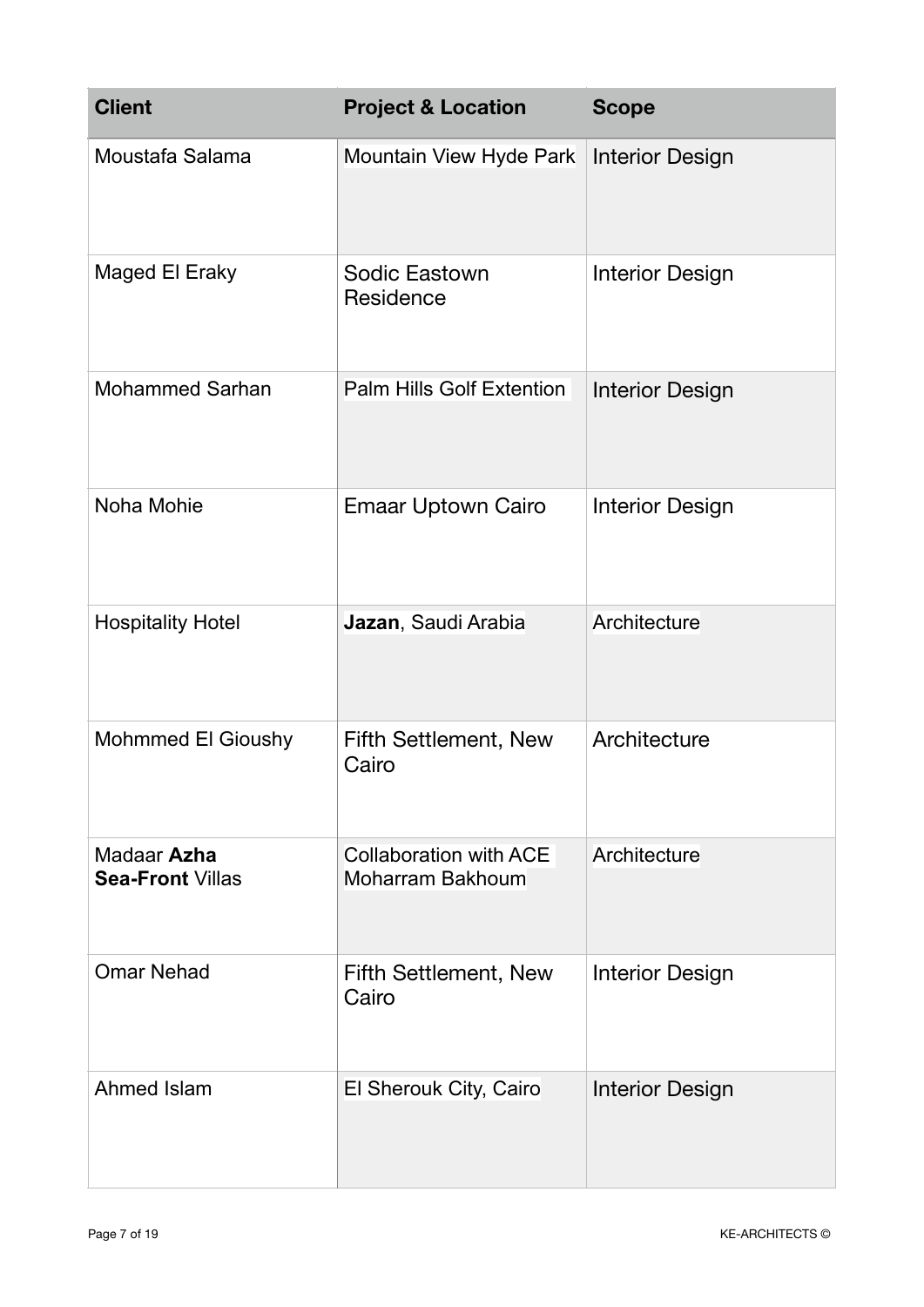| <b>Client</b>              | <b>Project &amp; Location</b>         | <b>Scope</b>           |
|----------------------------|---------------------------------------|------------------------|
| <b>Mohammed Islam</b>      | El Sherouk City, Cairo                | <b>Interior Design</b> |
| Yasser Mehanna             | Fifth Settlement, New<br>Cairo        | <b>Interior Design</b> |
| Osama El Khaiat            | Retail, New Cairo                     | <b>Interior Design</b> |
| Saad El Adwani             | Resid., Jeddah, Saudi<br>Arabia       | Architecture           |
| <b>Mohmmed Anwar</b>       | <b>Fifth Settlement, New</b><br>Cairo | Architecture           |
| <b>Moustafa Meshel</b>     | Heliopolis, Cairo                     | <b>Interior Design</b> |
| <b>Attia Office Space</b>  | 6th of October, Cairo                 | <b>Interior Design</b> |
| <b>Mohammed Elkarabigy</b> | LaMirada, New Cairo                   | <b>Interior Design</b> |
| <b>Mohammed Hamamsy</b>    | Al Rehab City, Cairo                  | <b>Interior Design</b> |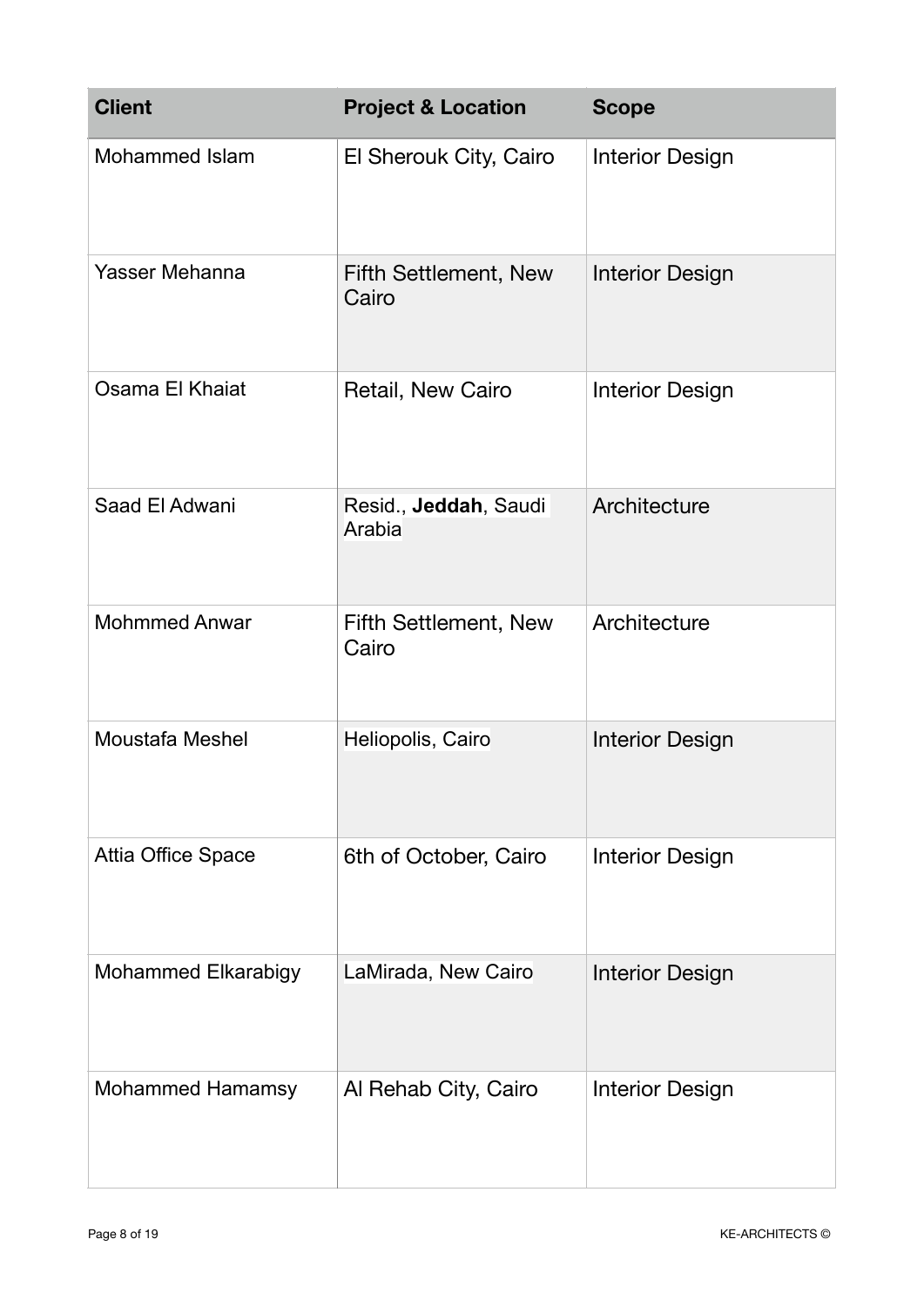| <b>Client</b>         | <b>Project &amp; Location</b>             | <b>Scope</b>           |
|-----------------------|-------------------------------------------|------------------------|
| <b>Mohammed Hamdy</b> | El Sherouk City, Cairo                    | <b>Interior Design</b> |
| <b>Sherine Tawfiq</b> | <b>Fifth Settlement, New</b><br>Cairo     | <b>Interior Design</b> |
| <b>Sherine Tawfiq</b> | King Mariout, Alexandria                  | Architecture           |
| <b>Omar El Sedawy</b> | <b>Mountain View Hyde</b><br>Park         | <b>Interior Design</b> |
| <b>Andrew Emil</b>    | Heliopolis, Cairo                         | <b>Interior Design</b> |
| Amr El Zoheiry        | El Sherouk City, Cairo                    | Architecture           |
| <b>Mahmoud Ali</b>    | Fifth Settlement, New<br>Cairo            | Architecture           |
| Hazem Al Ogail        | New Heliopolis, Cairo                     | Architecture           |
| Ramy Moheb            | Mountain View Hyde Park   Interior Design |                        |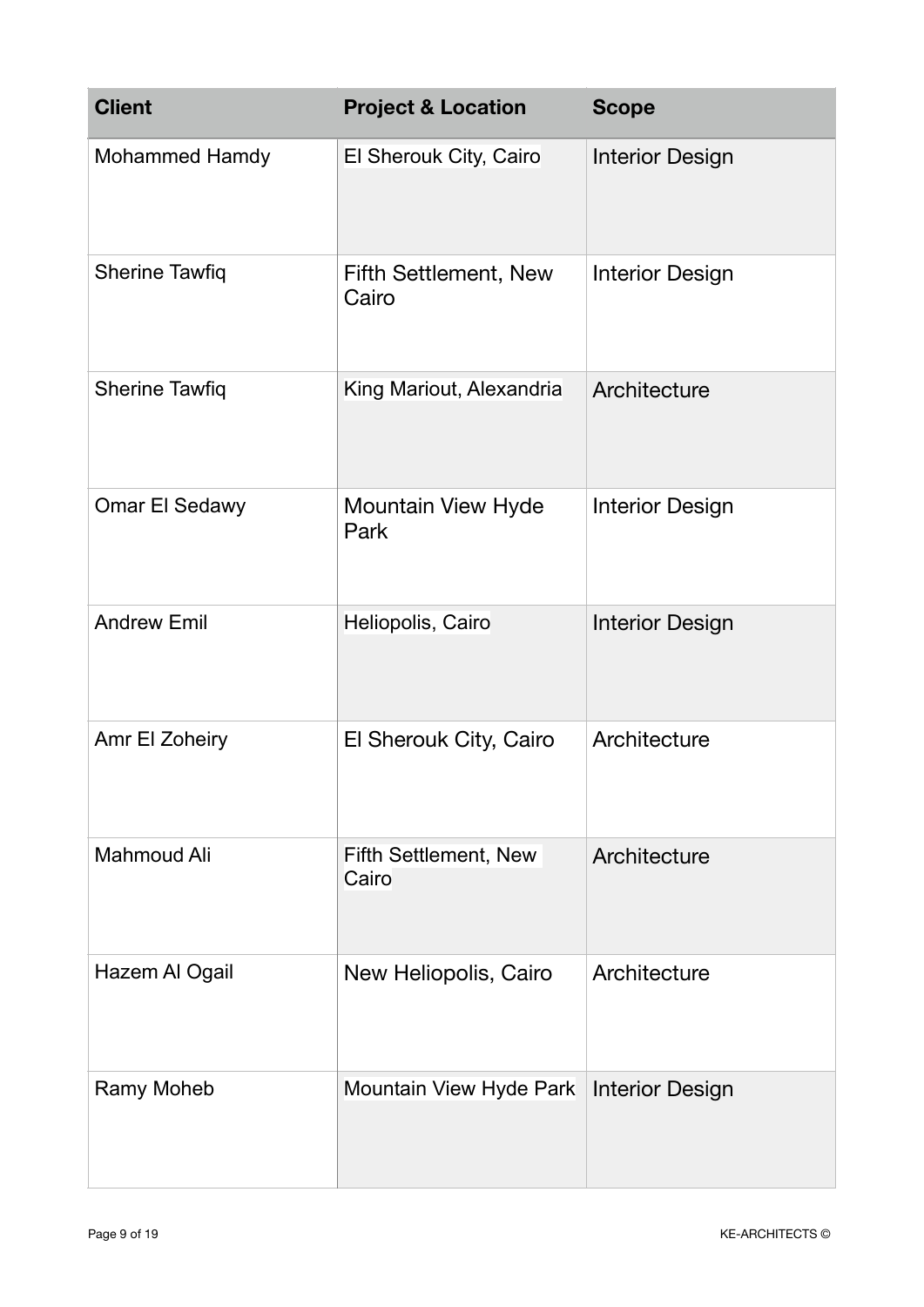| <b>Client</b>        | <b>Project &amp; Location</b>         | <b>Scope</b>           |
|----------------------|---------------------------------------|------------------------|
| <b>Mohammed Azab</b> | <b>Fifth Settlement, New</b><br>Cairo | Architecture           |
| Karim Tarabishy      | Heliopolis, Cairo                     | <b>Interior Design</b> |
| <b>Ahmed Nagi</b>    | <b>Fifth Settlement, New</b><br>Cairo | <b>Interior Design</b> |
| <b>Ahmed Ghoneim</b> | <b>Fifth Settlement, New</b><br>Cairo | <b>Interior Design</b> |
| <b>Ahmed Shahin</b>  | <b>Fifth Settlement, New</b><br>Cairo | <b>Interior Design</b> |
| Rowaina El Naggar    | <b>Fifth Settlement, New</b><br>Cairo | Architecture           |
| <b>Ahmed Aref</b>    | <b>Fifth Settlement, New</b><br>Cairo | <b>Branding</b>        |
| Toni Khoury          | <b>Fifth Settlement, New</b><br>Cairo | Architecture           |
| Hegazi El Sanadoni   | 10th of Ramadan City                  | Architecture           |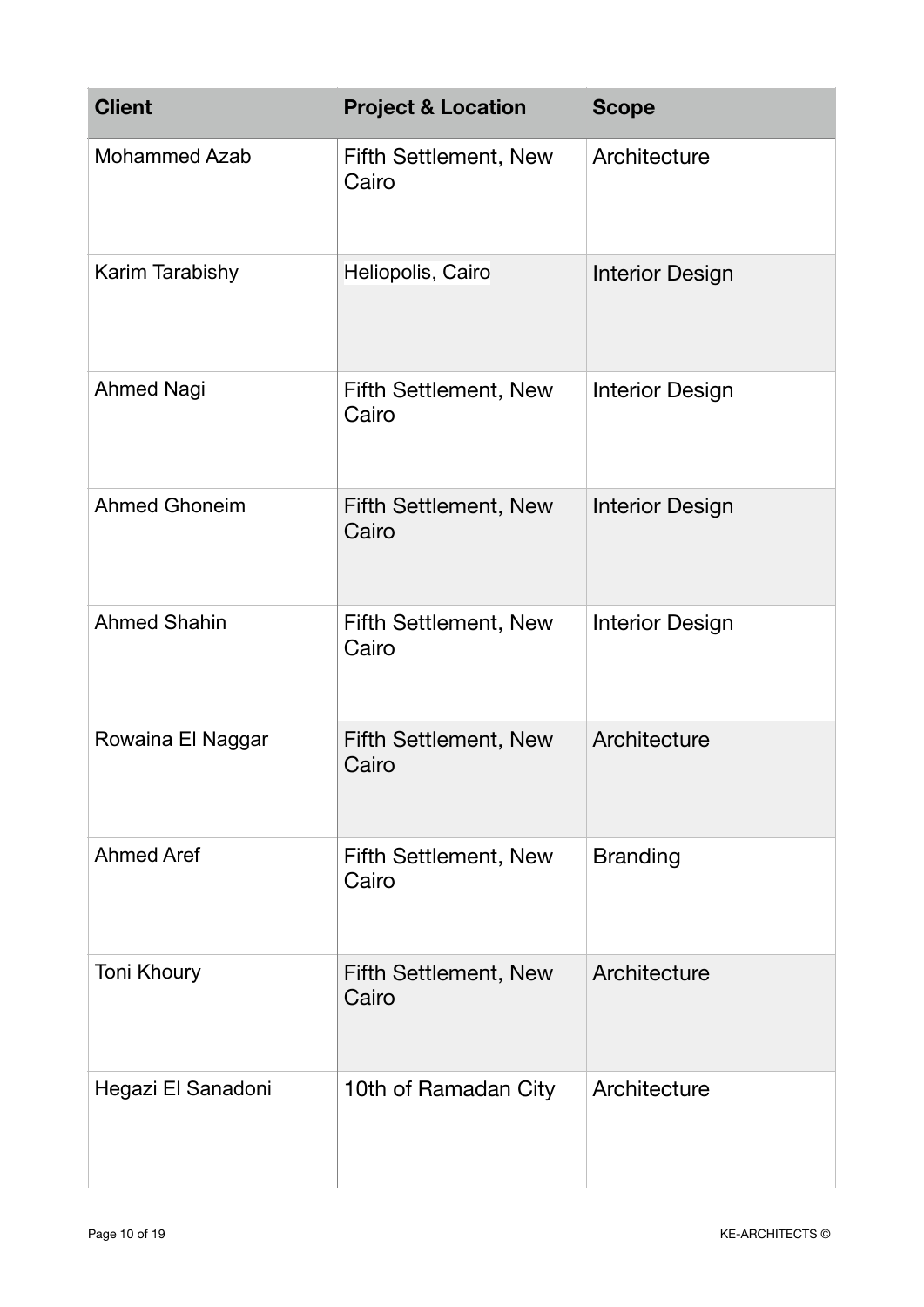| <b>Client</b>            | <b>Project &amp; Location</b>         | <b>Scope</b>           |
|--------------------------|---------------------------------------|------------------------|
| <b>Mohammed Ragaee</b>   | <b>Fifth Settlement, New</b><br>Cairo | <b>Interior Design</b> |
| <b>Ahmed Mohsen</b>      | <b>Fifth Settlement, New</b><br>Cairo | <b>Interior Design</b> |
| <b>Ahmed Alaa</b>        | <b>Fifth Settlement, New</b><br>Cairo | <b>Interior Design</b> |
| Mansour Wahba            | Fifth Settlement, New<br>Cairo        | Architecture           |
| <b>Mounir Al Hadba</b>   | <b>Fifth Settlement, New</b><br>Cairo | Architecture           |
| Mounir Wahba             | <b>Fifth Settlement, New</b><br>Cairo | Architecture           |
| <b>Mohammed AboSetta</b> | <b>Fifth Settlement, New</b><br>Cairo | Architecture           |
| <b>Mohammed Reda</b>     | Fifth Settlement, New<br>Cairo        | Architecture           |
| Ayman El Naggar          | <b>Fifth Settlement, New</b><br>Cairo | Architecture           |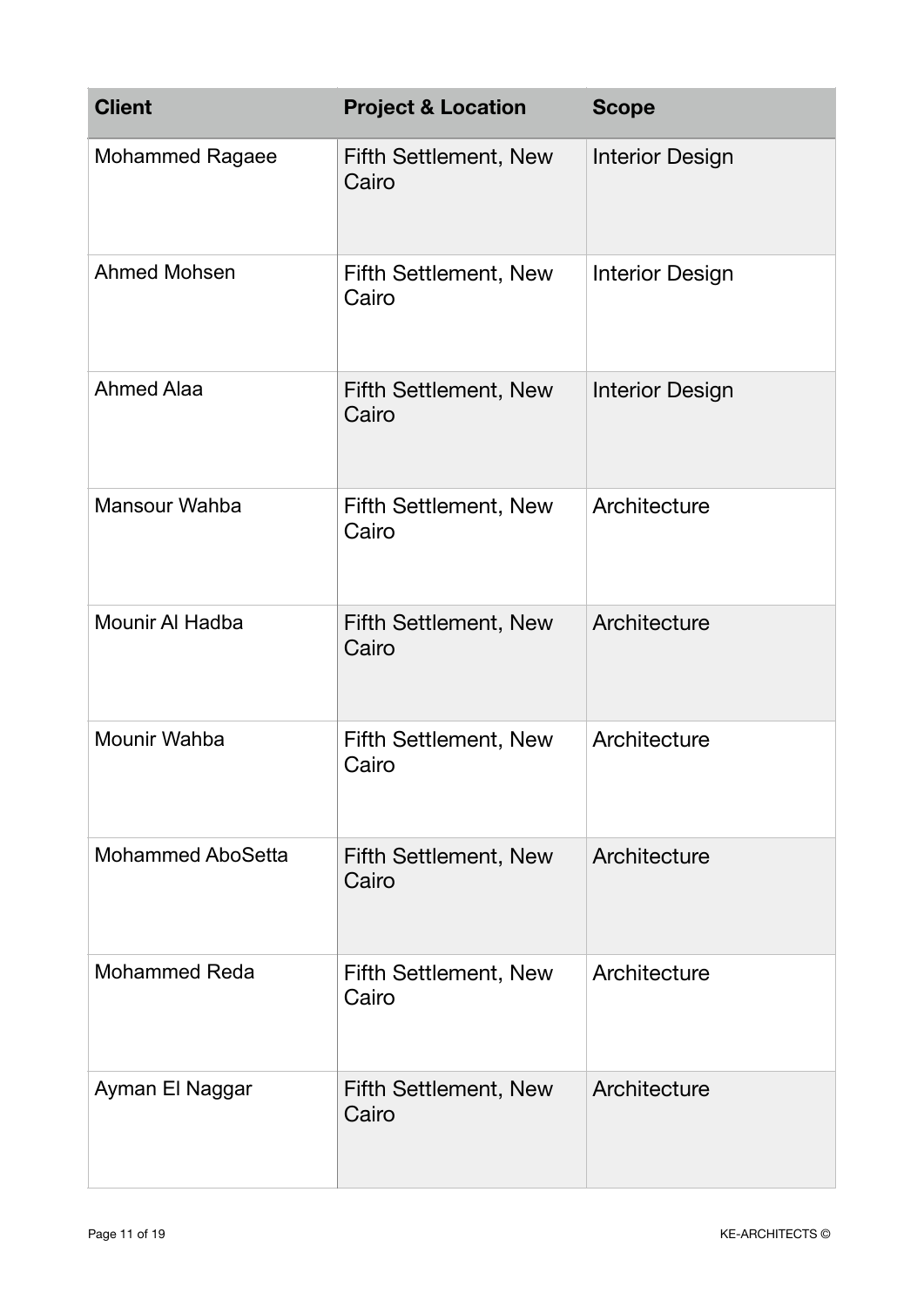| <b>Client</b>          | <b>Project &amp; Location</b>         | <b>Scope</b>           |
|------------------------|---------------------------------------|------------------------|
| Said Hussein           | <b>Fifth Settlement, New</b><br>Cairo | Architecture           |
| Salah Ouda             | <b>Fifth Settlement, New</b><br>Cairo | Architecture           |
| <b>Mohammed Ouda</b>   | Al Rehab City, Cairo                  | Architecture           |
| Moustafa Ibrahim       | <b>Fifth Settlement, New</b><br>Cairo | Architecture           |
| <b>Akram El Shahat</b> | <b>Industrial Zone, New</b><br>Cairo  | Architecture           |
| Hesham Abo Shady       | <b>Fifth Settlement, New</b><br>Cairo | Architecture           |
| Sameh Abo Zaid         | <b>Fifth Settlement, New</b><br>Cairo | Architecture           |
| Time-Out F&B           | Fifth Settlement, New<br>Cairo        | <b>Interior Design</b> |
| Assem El Sebaie        | <b>Fifth Settlement, New</b><br>Cairo | Architecture           |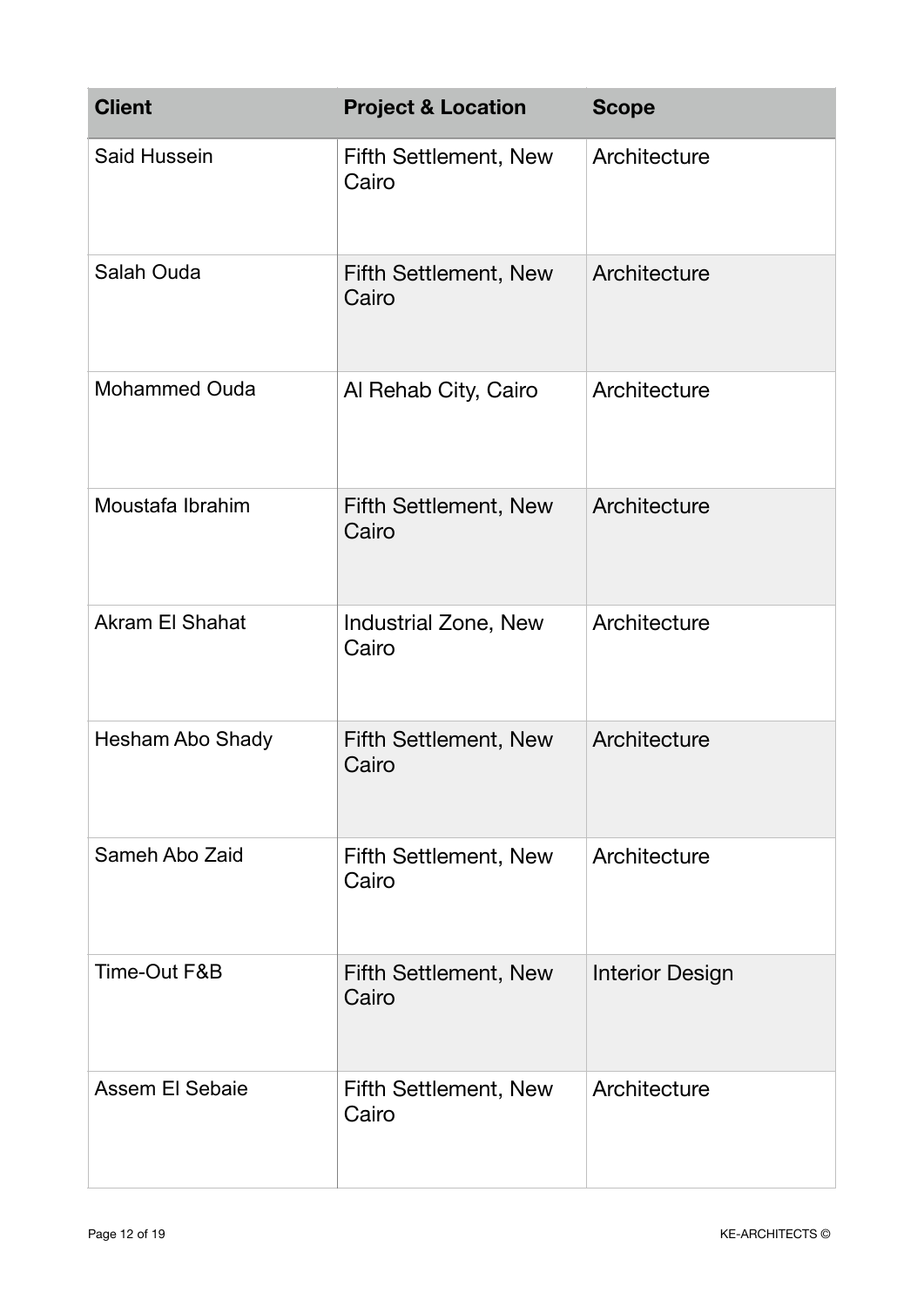| <b>Client</b>               | <b>Project &amp; Location</b>                                | <b>Scope</b>           |
|-----------------------------|--------------------------------------------------------------|------------------------|
| Magdy El Sebaie             | <b>Fifth Settlement, New</b><br>Cairo                        | Architecture           |
| Sanaa' El Sebaie            | 6th of October City,<br>Cairo                                | Architecture           |
| <b>Mustafa AI Sherif</b>    | 6th of October City & New Architecture / Investment<br>Cairo | Consultancy            |
| Hussein El Zawahry          | Fifth Settlement, New<br>Cairo                               | Architecture           |
| <b>Tarek Badr</b>           | <b>Fifth Settlement, New</b><br>Cairo                        | Architecture           |
| Khaled El Gayar             | <b>Fifth Settlement, New</b><br>Cairo                        | Architecture           |
| <b>Mohamed El Sharkawy</b>  | <b>Badr City</b>                                             | Architecture           |
| <b>Future Paper Mall</b>    | Ramsis St, Cairo                                             | Architecture           |
| <b>Mohammed SharafElDin</b> | El Sherouk City, Cairo                                       | <b>Interior Design</b> |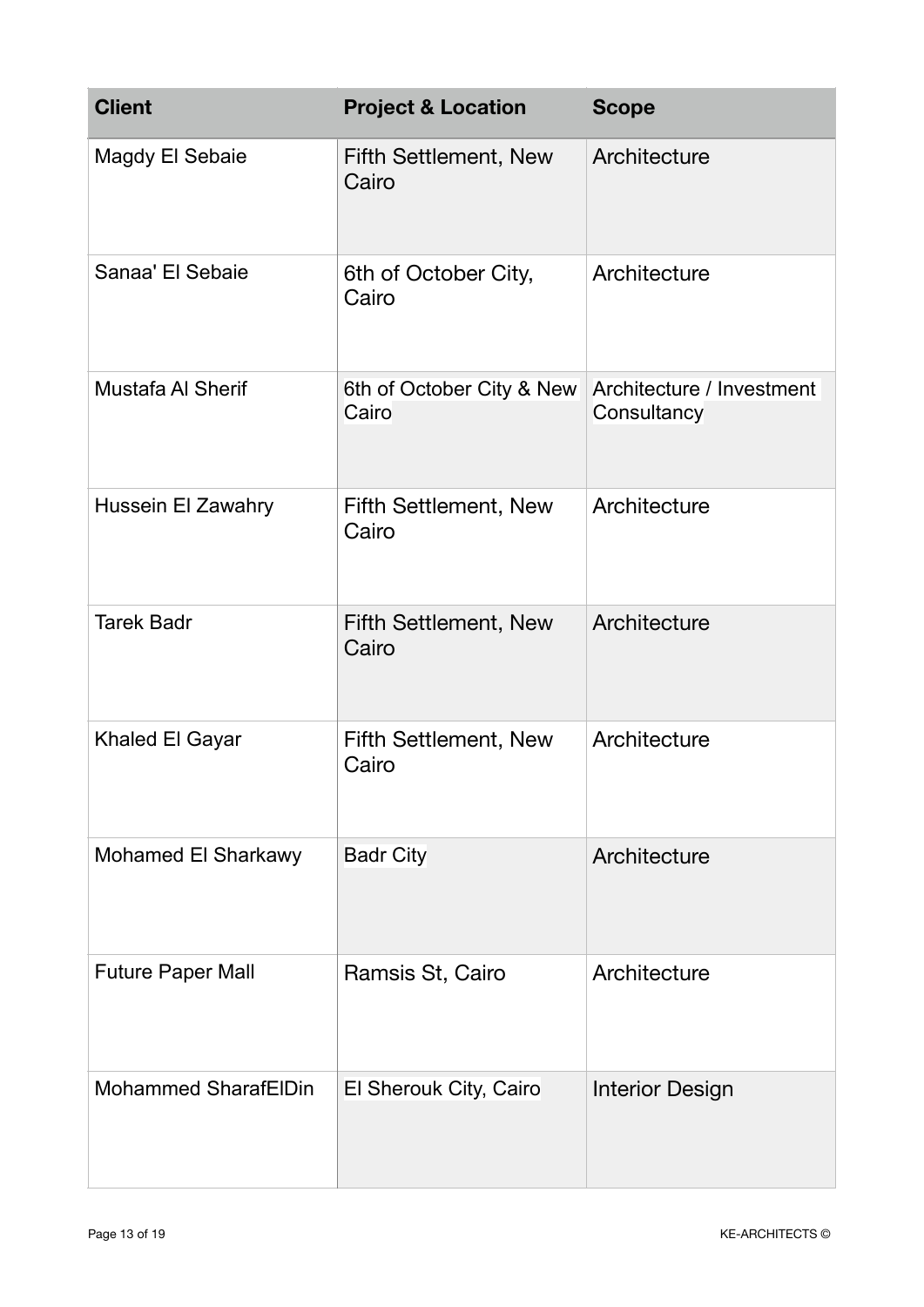| <b>Client</b>        | <b>Project &amp; Location</b>         | <b>Scope</b>           |
|----------------------|---------------------------------------|------------------------|
| Frings F&B           | OnWheels Project, CFC                 | <b>Interior Design</b> |
| <b>Ashraf Rateb</b>  | <b>Fifth Settlement, New</b><br>Cairo | Architecture           |
| Ayman Leilah         | <b>Fifth Settlement, New</b><br>Cairo | Architecture           |
| Samy Imam            | <b>Fifth Settlement, New</b><br>Cairo | Architecture           |
| <b>Gamal Ali</b>     | <b>Fifth Settlement, New</b><br>Cairo | Architecture           |
| <b>Essam Awaad</b>   | Alexandria, Egypt                     | Architecture           |
| <b>Wageih George</b> | <b>Fifth Settlement, New</b><br>Cairo | Architecture           |
| Amr Ra'afat          | Quoronfel, New Cairo                  | Architecture           |
| Nabila Albanna       | <b>Fifth Settlement, New</b><br>Cairo | Architecture           |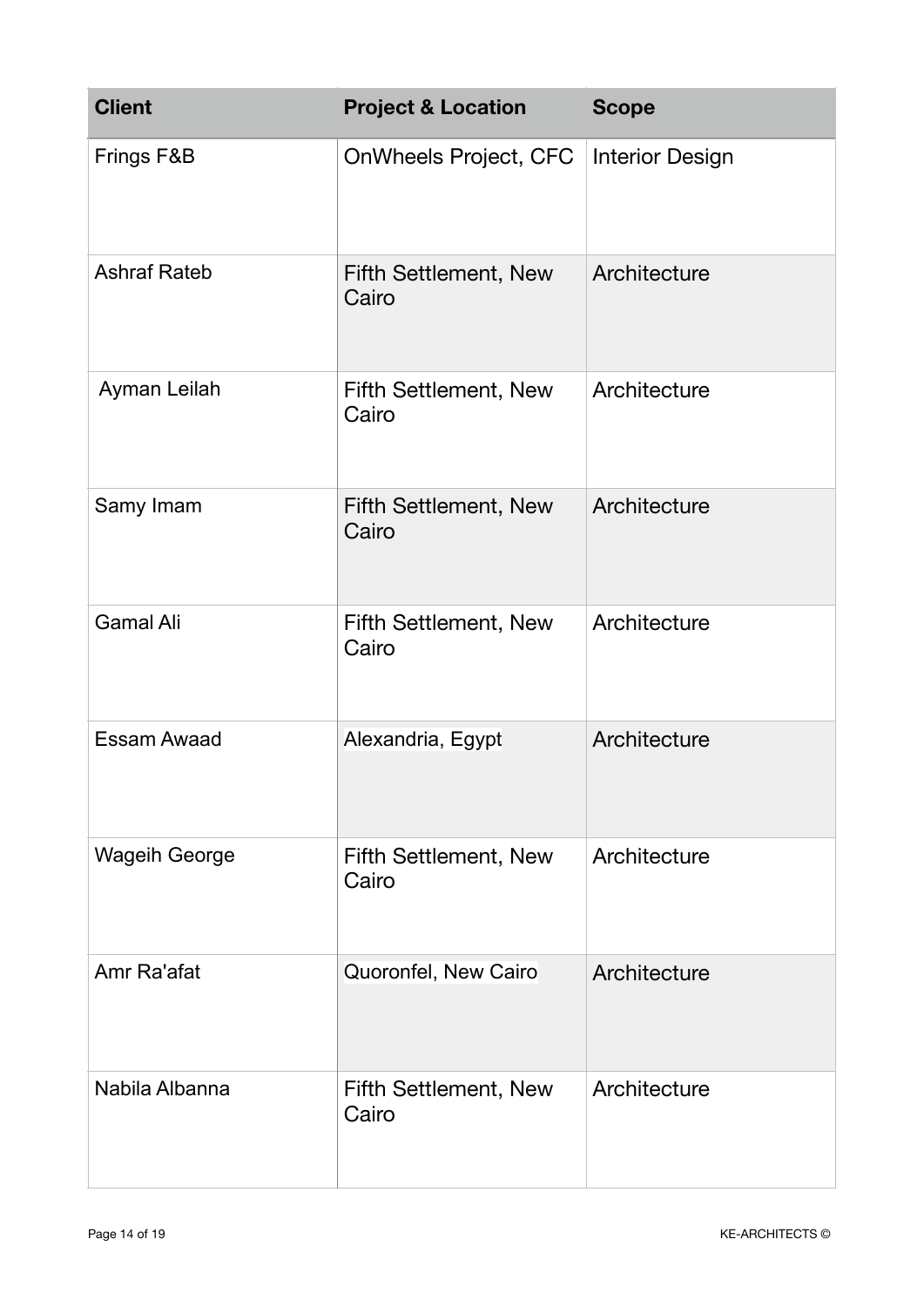| <b>Client</b>              | <b>Project &amp; Location</b>         | <b>Scope</b>           |
|----------------------------|---------------------------------------|------------------------|
| <b>Tarek Refaie</b>        | Nasr City, Cairo                      | <b>Interior Design</b> |
| Ali Abo-Alish              | <b>Fifth Settlement, New</b><br>Cairo | Architecture           |
| <b>Akshat Mittal</b>       | Resid. Mombai, India                  | Architecture           |
| Mohammed Al Ghayaty        | <b>Fifth Settlement, New</b><br>Cairo | Architecture           |
| <b>Saeed Ahmed Hassan</b>  | <b>Fifth Settlement, New</b><br>Cairo | Architecture           |
| <b>Bassem Zaher</b>        | <b>Fifth Settlement, New</b><br>Cairo | Architecture           |
| <b>Sherif Yazel</b>        | <b>Fifth Settlement, New</b><br>Cairo | Architecture           |
| <b>Tarek Amin</b>          | <b>Fifth Settlement, New</b><br>Cairo | Architecture           |
| <b>Farag Bastawy Farag</b> | <b>Fifth Settlement, New</b><br>Cairo | Architecture           |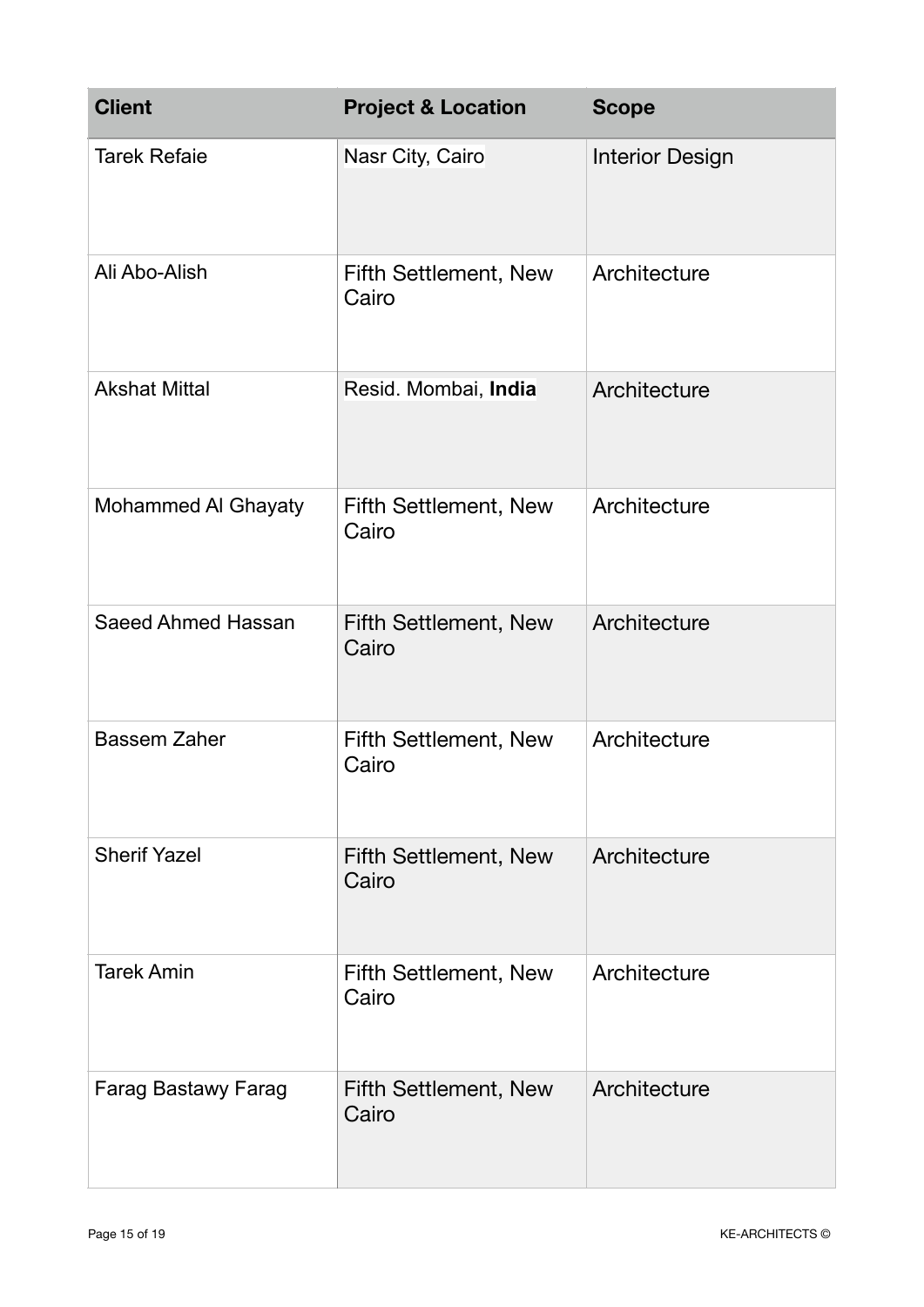| <b>Client</b>         | <b>Project &amp; Location</b>         | <b>Scope</b> |
|-----------------------|---------------------------------------|--------------|
| <b>Mahmoud Saleh</b>  | <b>Fifth Settlement, New</b><br>Cairo | Architecture |
| Rashad Hegazi         | <b>Fifth Settlement, New</b><br>Cairo | Architecture |
| Sanaa AbdelMoutie     | <b>Fifth Settlement, New</b><br>Cairo | Architecture |
| Hassan Hanafy         | <b>Fifth Settlement, New</b><br>Cairo | Architecture |
| Moustafa AbdelRehim   | <b>Fifth Settlement, New</b><br>Cairo | Architecture |
| <b>Mohammed Saleh</b> | <b>Fifth Settlement, New</b><br>Cairo | Architecture |
| Zakaria El Fayoumi    | <b>Fifth Settlement, New</b><br>Cairo | Architecture |
| Mohsen El Fayoumi     | <b>Fifth Settlement, New</b><br>Cairo | Architecture |
| <b>Hasham Nassar</b>  | <b>Fifth Settlement, New</b><br>Cairo | Architecture |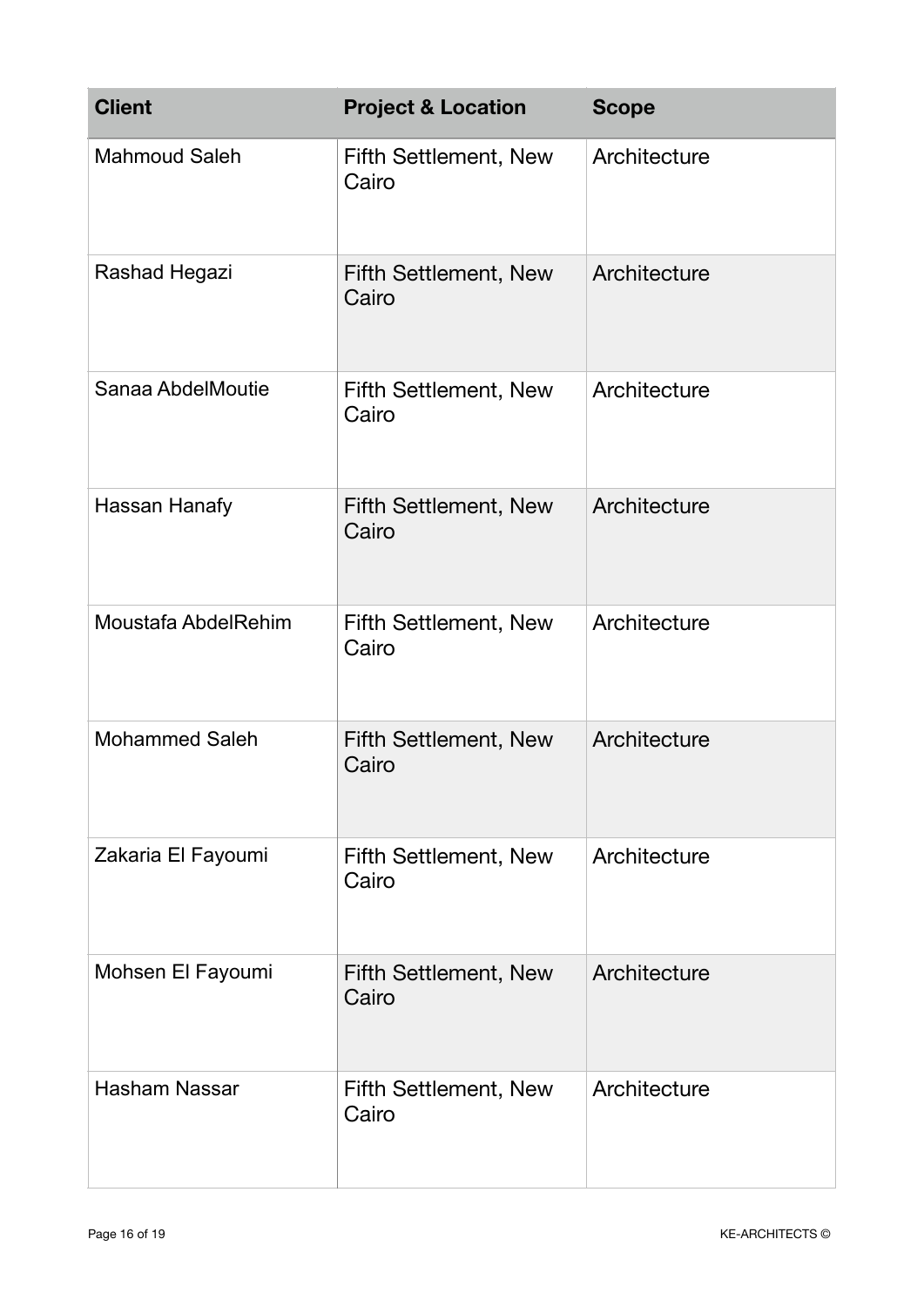| <b>Client</b>            | <b>Project &amp; Location</b>         | <b>Scope</b> |
|--------------------------|---------------------------------------|--------------|
| <b>Fatma Farahat</b>     | <b>Fifth Settlement, New</b><br>Cairo | Architecture |
| Mahmoud El Bakli         | Fifth Settlement, New<br>Cairo        | Architecture |
| Mohammed El Sabahi       | <b>Fifth Settlement, New</b><br>Cairo | Architecture |
| <b>Mohsen Amin</b>       | <b>Fifth Settlement, New</b><br>Cairo | Architecture |
| <b>Hesham Nassar</b>     | <b>Fifth Settlement, New</b><br>Cairo | Architecture |
| <b>Ashraf Deraz</b>      | <b>Fifth Settlement, New</b><br>Cairo | Architecture |
| Osama Thabet             | <b>Fifth Settlement, New</b><br>Cairo | Architecture |
| Hannan Farouk Fahmy      | <b>Fifth Settlement, New</b><br>Cairo | Architecture |
| <b>Mamdouh Abdelsalm</b> | <b>Fifth Settlement, New</b><br>Cairo | Architecture |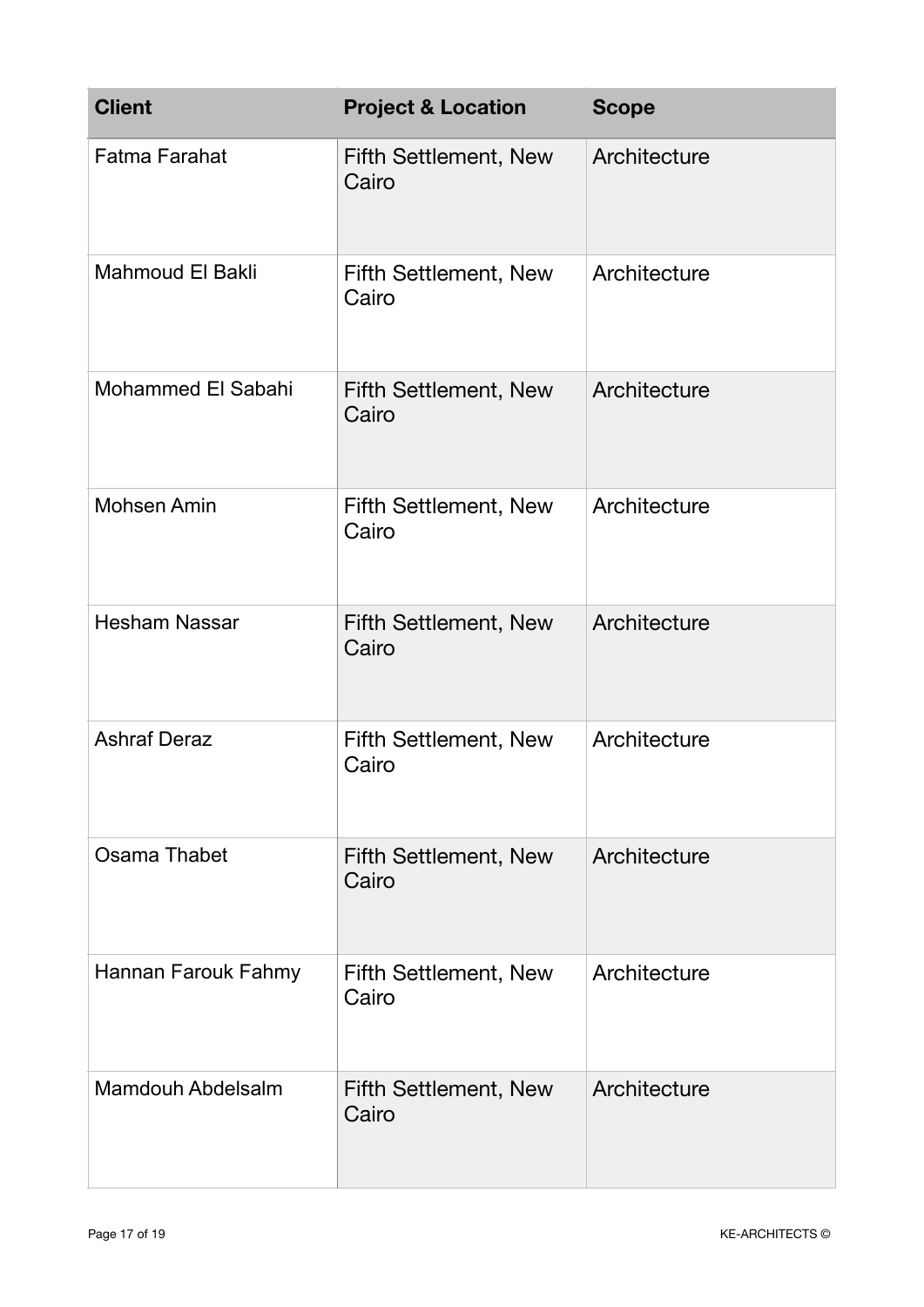| <b>Client</b>           | <b>Project &amp; Location</b>         | <b>Scope</b> |
|-------------------------|---------------------------------------|--------------|
| Hanem Wahba             | <b>Fifth Settlement, New</b><br>Cairo | Architecture |
| <b>Mohammed Mansour</b> | <b>Fifth Settlement, New</b><br>Cairo | Architecture |
| Ayman Leilah            | <b>Fifth Settlement, New</b><br>Cairo | Architecture |

\***And more than 500+ Residential Projects**